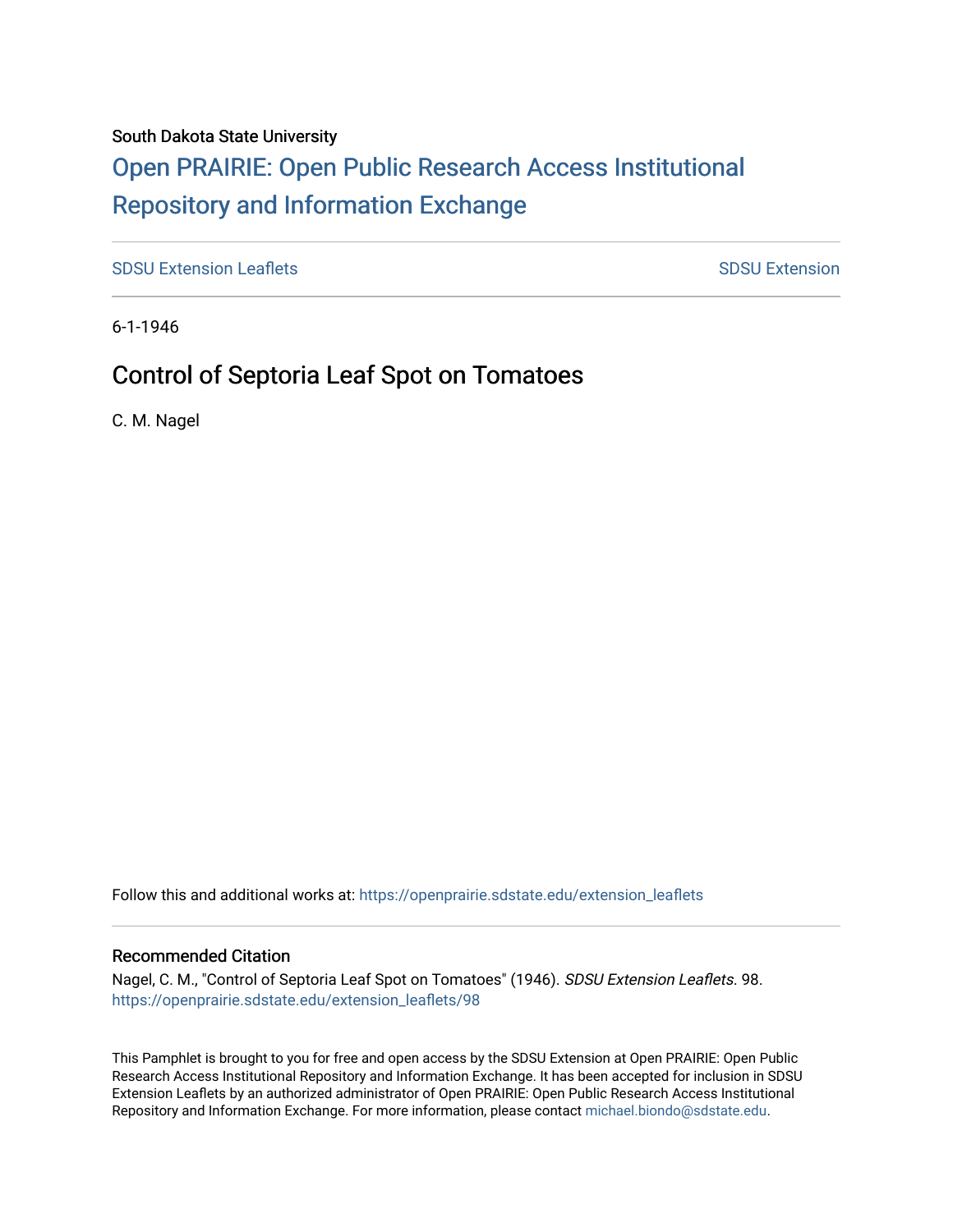**Leaflet No. 98 COLLET INC.** 

**Septoria leaf Spot**  on Tomatoes

Control of

I Ill 1111~1i111 ~1~~~~11111~11111~111]1 ~II <sup>11</sup> <sup>1111</sup> **3 1574 50153 4876** 

#### BY DR. C. M. NAGEL\*

Septoria leaf spot continues to be the most destructive tomato disease in South Dakota. Experimental work by the Plant Pathology Department at South Dakota State College has uncovered two fungicides more effective than Bordeaux mixture for its control.

Yellow cuprous oxide used as a wet spray has proved satisfactory. Tests show that it is surpassed by a new chemical compound which will not be generally available during 1946 and which requires more tests. The two were selected after the department made extensive tests of virtually all promising fungicides.

Yellow cuprous oxide is available under various trade names. It may be secured from your local seed dealer or druggist. Growers should follow the directions on the label carefully.

One and a half pounds of yellow cuprous oxide to 100 gallons of water is recommended as a wet spray. However, this product is frequently put up in pack-

\*Head of Plant Pathology Department, South Dakota State College. Prepared at the request of the South Dakota Extension Service.

## **EXTENSION . SERVICE**

**South Dakota State College, Brookings U . S. Dept. of Agriculture, Cooperating**  *,7o. '111. s.,* **87** 

**I/•.** *'IF*  $\sim$   $\sim$